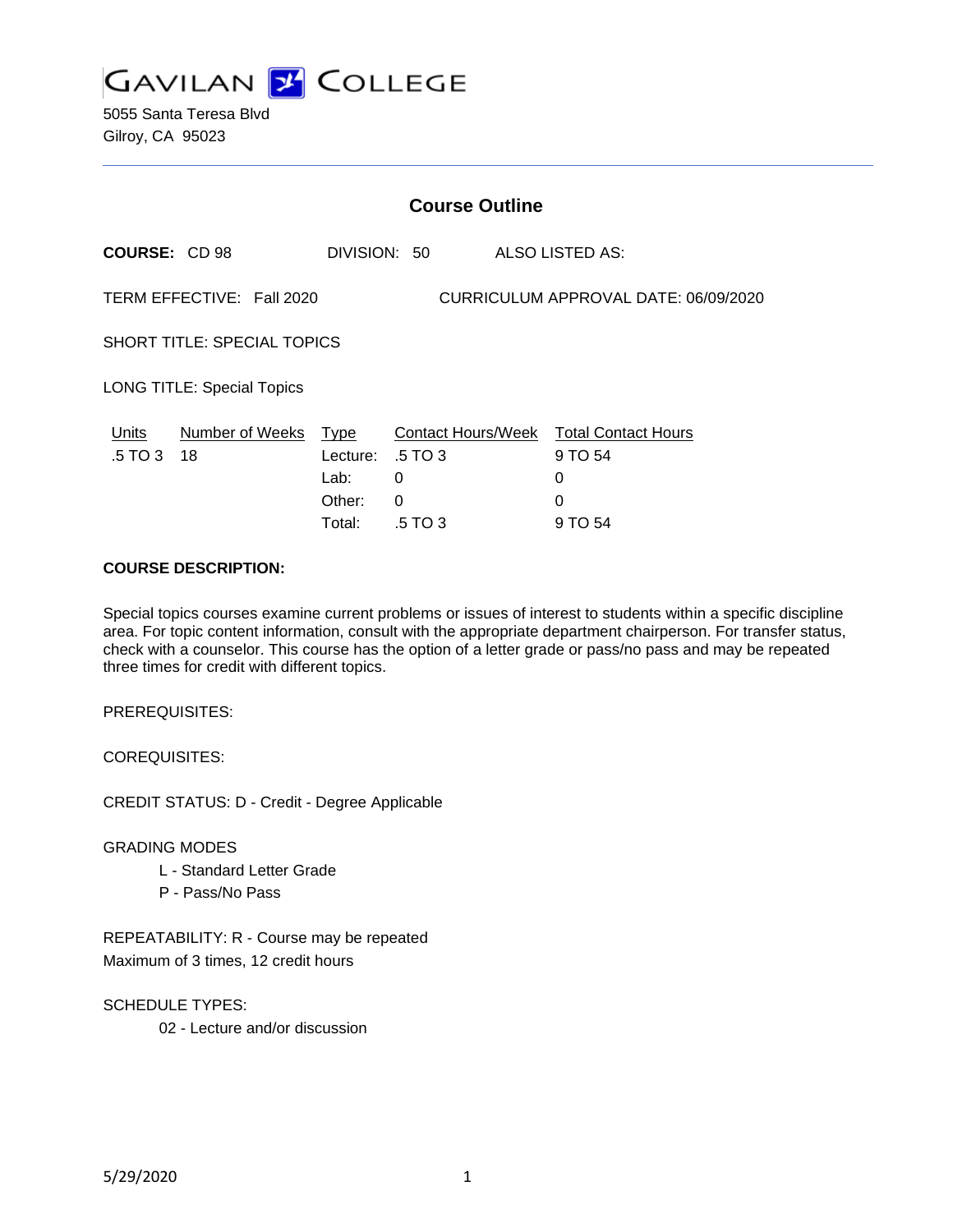# **STUDENT LEARNING OUTCOMES:**

By the end of this course, a student should:

1. Students will be able to describe, analyze and apply concepts presented and demonstrated in course. Specific goals will differ for each special topic.

## **CONTENT, STUDENT PERFORMANCE OBJECTIVES, OUT-OF-CLASS ASSIGNMENTS**

Curriculum Approval Date: 06/09/2020

To be determined for each special topic. COURSE OBJECTIVES: To be determined for each special topic.

## **METHODS OF INSTRUCTION:**

Lecture, demonstration, multimedia.

# **METHODS OF EVALUATION:**

Other methods of evaluation

Percent of total grade: 100.00 %

Students will complete an evaluation of the experience and outline how they will be able to use the information shared.

### **REPRESENTATIVE TEXTBOOKS:**

To be determined for each special topic.